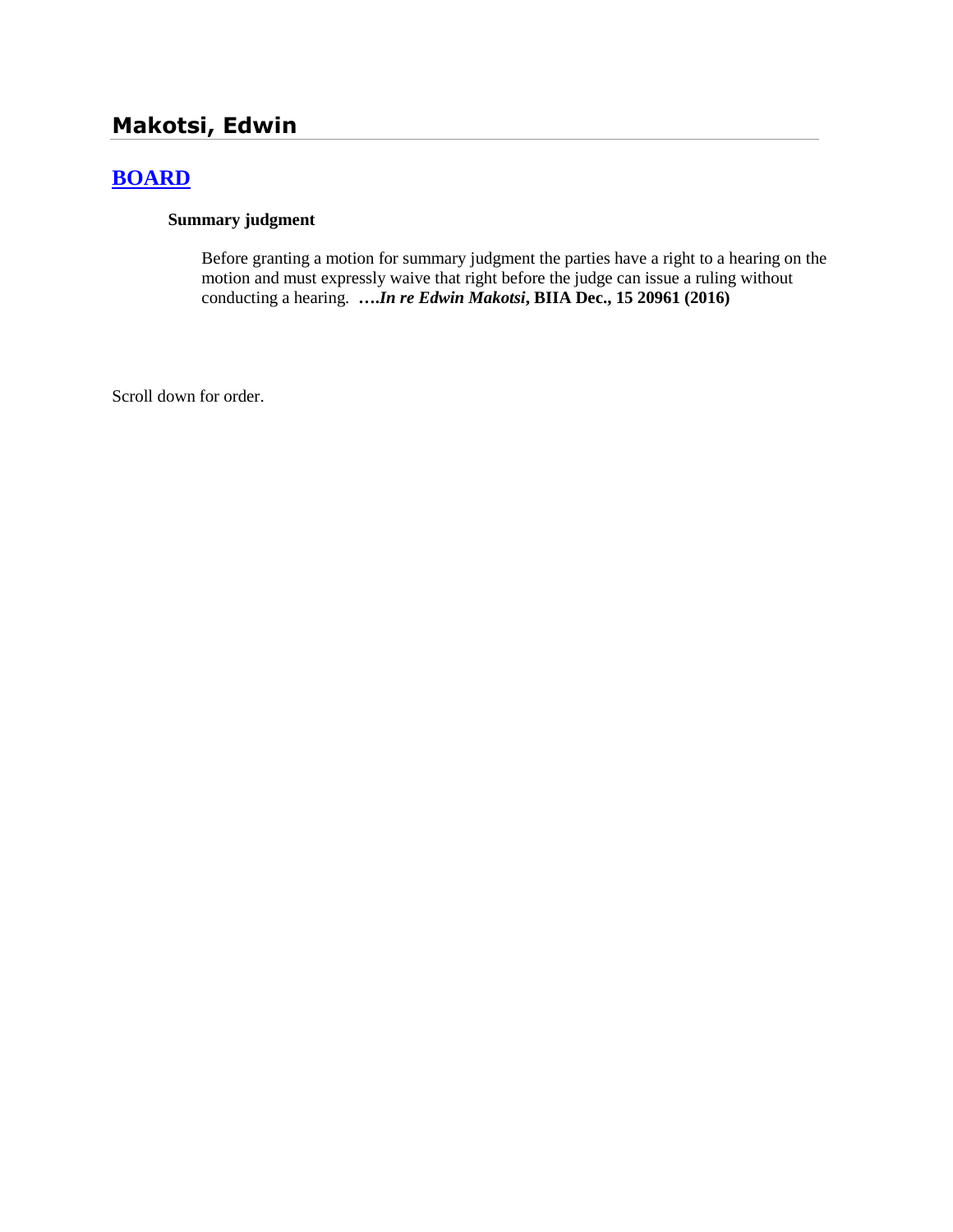### **BEFORE THE BOARD OF INDUSTRIAL INSURANCE APPEALS STATE OF WASHINGTON**

**)**

**) ) )**

**IN RE: EDWIN S. MAKOTSI ) DOCKET NO. 15 20961**

#### **CLAIM NO. SD-71058**

1

2

3

4

15

30

l

32

#### **ORDER VACATING PROPOSED DECISION AND ORDER AND REMANDING THE APPEAL FOR FURTHER PROCEEDINGS**

5 6 7 8 9 10 11 12 13 14 Edwin S. Makotsi alleges he sustained an occupational disease while in the course of his employment with Paccar, Inc. The Department rejected the claim and Mr. Makotsi appealed. The self-insured employer filed a Motion for Summary Judgment. Our industrial appeals judge granted summary judgment and affirmed the Department order without holding a hearing on the employer's Motion for Summary Judgment. The judge directed in writing that an oral hearing on the motion would be waived unless a party requests it. Mr. Makotsi asks the Board to reconsider the judge's decision. Because the record does not show Mr. Makotsi expressly waived his right to an oral hearing on the employer's motion, it was error to grant summary judgment. The Proposed Decision and Order dated April 27, 2016, is vacated and this appeal is **REMANDED FOR FURTHER PROCEEDINGS**.

#### **DISCUSSION**

16 17 18 19 20 21 22 23 24 25 26 27 Washington Administrative Code (WAC) 263-12-11801(2)(b) provides, in relevant part, as follows: "All summary judgment motions will be decided after oral argument, unless waived by the parties." Here, no oral hearing was held on Paccar's summary judgment motion. In our industrial appeals judge's Amended Litigation Order, she wrote that oral argument would be deemed waived if the parties do not request oral argument. But it has long been held that a "waiver" is an "intentional relinquishment or abandonment of a known right or privilege."<sup>1</sup> The record in this appeal does not show the judge informed Mr. Makotsi that he had the right to present oral argument in opposition to Paccar's Motion for Summary Judgment. Mr. Makotsi did not expressly waive the right to an oral hearing. Before granting a motion for summary judgment, an industrial appeals judge must ensure the parties understand they have the right to a summary judgment hearing, and either hold an oral hearing or obtain an express waiver, memorialized through either a transcript or a report of proceeding. WAC 263-12-11801(2)(b).

28 29 This appeal should be remanded to the hearings process so a conference may be held during which the industrial appeals judge shall explain the summary judgment process, the burden

31 1 *Johnson v. Zerbst*, 304 U.S. 458, 464 (1938).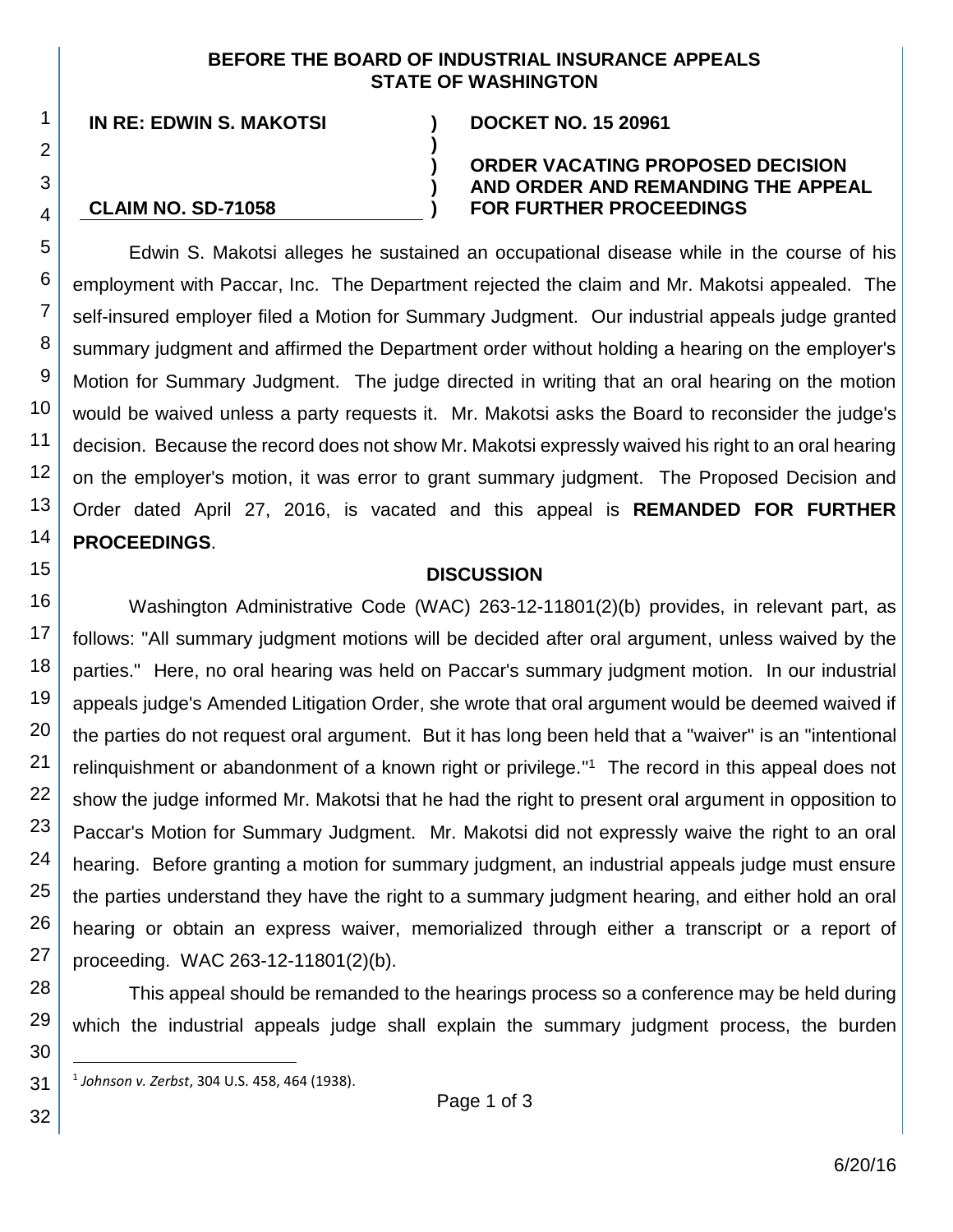Mr. Makotsi has, and provide him with time to file an additional response to the Motion for Summary Judgment if he so chooses. In addition, a hearing should be held to hear oral argument on the summary judgment motion unless the parties expressly waive that option after the judge explains the process.

#### **ORDER**

 This appeal is remanded to the hearings process, as provided by WAC 263-12-145(4), for further proceedings as indicated by this order. Unless the matter is settled or dismissed, the industrial appeals judge will issue a new Proposed Decision and Order. The new order will contain findings and conclusions as to each contested issue of fact and law. Any party aggrieved by the new Proposed Decision and Order may petition the Board for review, as provided by RCW 51.52.104. This order vacating is not a final Decision and Order of the Board within the meaning of RCW 51.52.110.

Dated: June 20, 2016.

 

 

## BOARD OF INDUSTRIAL INSURANCE APPEALS

| <u>/s/</u><br><u>/s/</u><br>DAVID E. THREEDY | Chairperson |
|----------------------------------------------|-------------|
| <u>/s/</u><br>FRANK E. FENNERTY, JR.         | Member      |
| <u>/s/</u><br>JACK S. ENG                    | Member      |
|                                              |             |
|                                              |             |